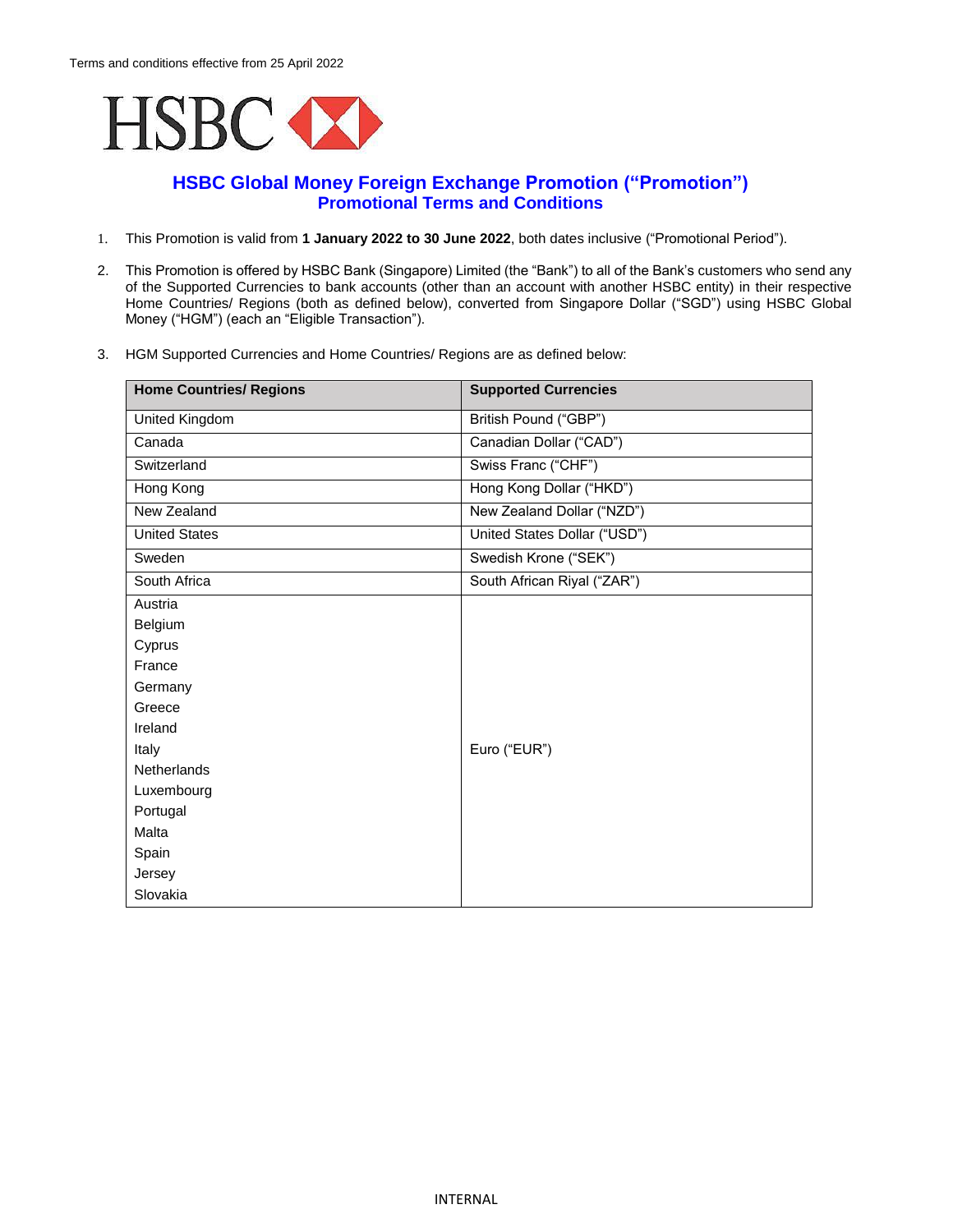In addition, the below Home Countries/ Regions and the respective Supported Currencies are included in the Promotion with effect from 25 April 2022.

| <b>Home Countries/ Regions</b> | <b>Supported Currencies</b>  |
|--------------------------------|------------------------------|
| Guernsey                       |                              |
| Isle of Man                    | British Pound ("GBP")        |
| Jersey                         |                              |
| Liechtenstein                  | Swiss Franc ("CHF")          |
| Guam                           | United States Dollar ("USD") |
| Denmark                        | Danish Krone ("DKK")         |
| Norway                         | Norwegian Krone ("NOK")      |
| Andorra                        |                              |
| Bulgaria                       |                              |
| Croatia                        |                              |
| Czech Republic                 |                              |
| Denmark                        |                              |
| Estonia                        |                              |
| Finland                        |                              |
| French Guiana                  |                              |
| Gibraltar                      |                              |
| Guadeloupe                     |                              |
| Guernsey                       |                              |
| Hungary                        | Euro ("EUR")                 |
| Iceland                        |                              |
| Isle of Man                    |                              |
| Latvia                         |                              |
| Liechtenstein                  |                              |
| Lithuania                      |                              |
| Martinique                     |                              |
| Mayotte                        |                              |
| Monaco                         |                              |
| Norway                         |                              |
| Poland                         |                              |
| Romania                        |                              |
| Saint-Pierre-et-Miquelon       |                              |
| San Marino                     |                              |
| Slovenia                       |                              |
| Sweden                         |                              |
| Switzerland                    |                              |
| United Kingdom                 |                              |
| Vatican City                   |                              |

- 4. All Eligible Transactions will be priced at a discounted FX spread of 0.4% of the transaction amount (excluding any applied Bank Risk Margins (as defined below) and forward swap points).
- 5. "Bank Risk Margin" is an additional FX spread used to manage FX rate fluctuations. The Bank Risk Margin on business days may be different from that on non-business days.